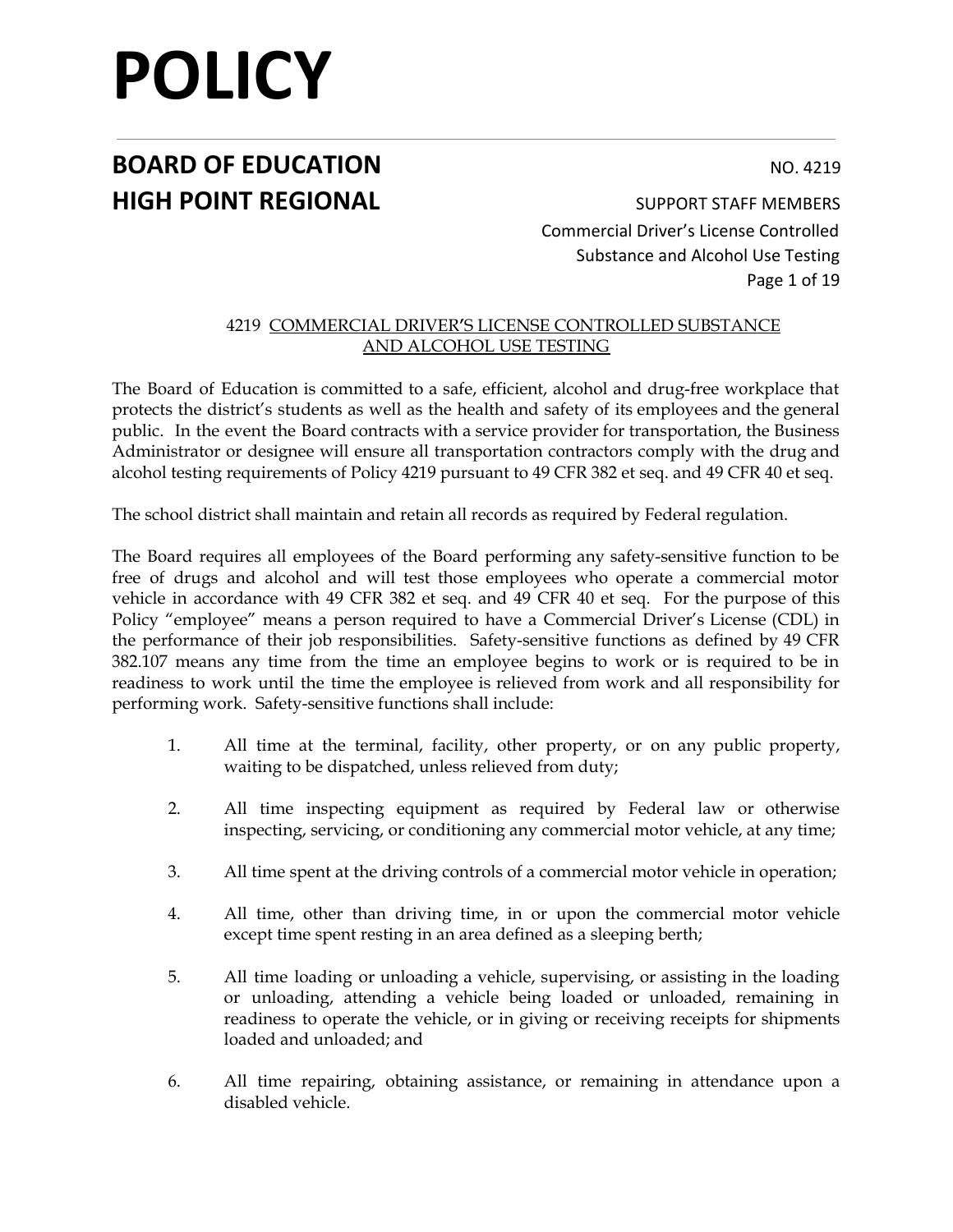## **BOARD OF EDUCATION** NO. 4219 **HIGH POINT REGIONAL** SUPPORT STAFF MEMBERS

Commercial Driver's License Controlled Substance and Alcohol Use Testing Page 2 of 19

The Omnibus Transportation Employee Testing Act of 1991 requires all operators of commercial motor vehicles subject to the CDL requirements to be tested for controlled substances and alcohol. Federal regulations of the U.S. Department of Transportation require that any employee using a CDL be required to submit to alcohol and controlled substance testing in accordance with 49 CFR 40.

The Board designates the Business Administrator (designated official) as the Designated Employer Representative (DER) of the Board of Education. The Board may contract with a service agent to provide the testing services as required by Federal law. In the event the Board contracts with a service provider for transportation, the Board designee will ensure all transportation contractors comply with the drug and alcohol testing requirements of Policy 4219 pursuant to 49 CFR 382 et seq. and 49 CFR 40 et seq.

No employee at any work site will possess, manufacture, use, sell, or distribute any quantity of any controlled substance, lawful or unlawful, which in sufficient quantity could result in impaired performance, with the exception of substances administered by or under the instructions of a physician. No employee shall perform safety-sensitive functions within four hours after using alcohol and the district will not permit an employee that used alcohol within four hours of performing safety-sensitive functions to perform such functions if the district has actual knowledge of the use, in accordance with 49 CFR 392.5.

#### Violations

Any violation of this Policy may result in discipline, up to and including termination.

#### Prohibited Substances

The presence of any of the controlled substances, listed in 49 CFR 40.87, in the body, as evidenced by the results of the initial screening and subsequent confirmatory analysis provided in this Policy, is prohibited for any employee assigned to a classification covered by this Policy. All cutoff concentrations shall be in accordance with 49 CFR 40.87. All test results shall be measured against the cutoff concentrations outlined in 49 CFR 40.87.

#### Testing Procedures

All testing for controlled substances will be conducted in accordance with 49 CFR 40, Subparts A, B, C, D, E, F, G, H and I. The district will only test for drugs or classes of drugs in accordance with 49 CFR 40.85. Testing for alcohol will be conducted in accordance with 49 CFR 40, Subparts J, K, L, M and N.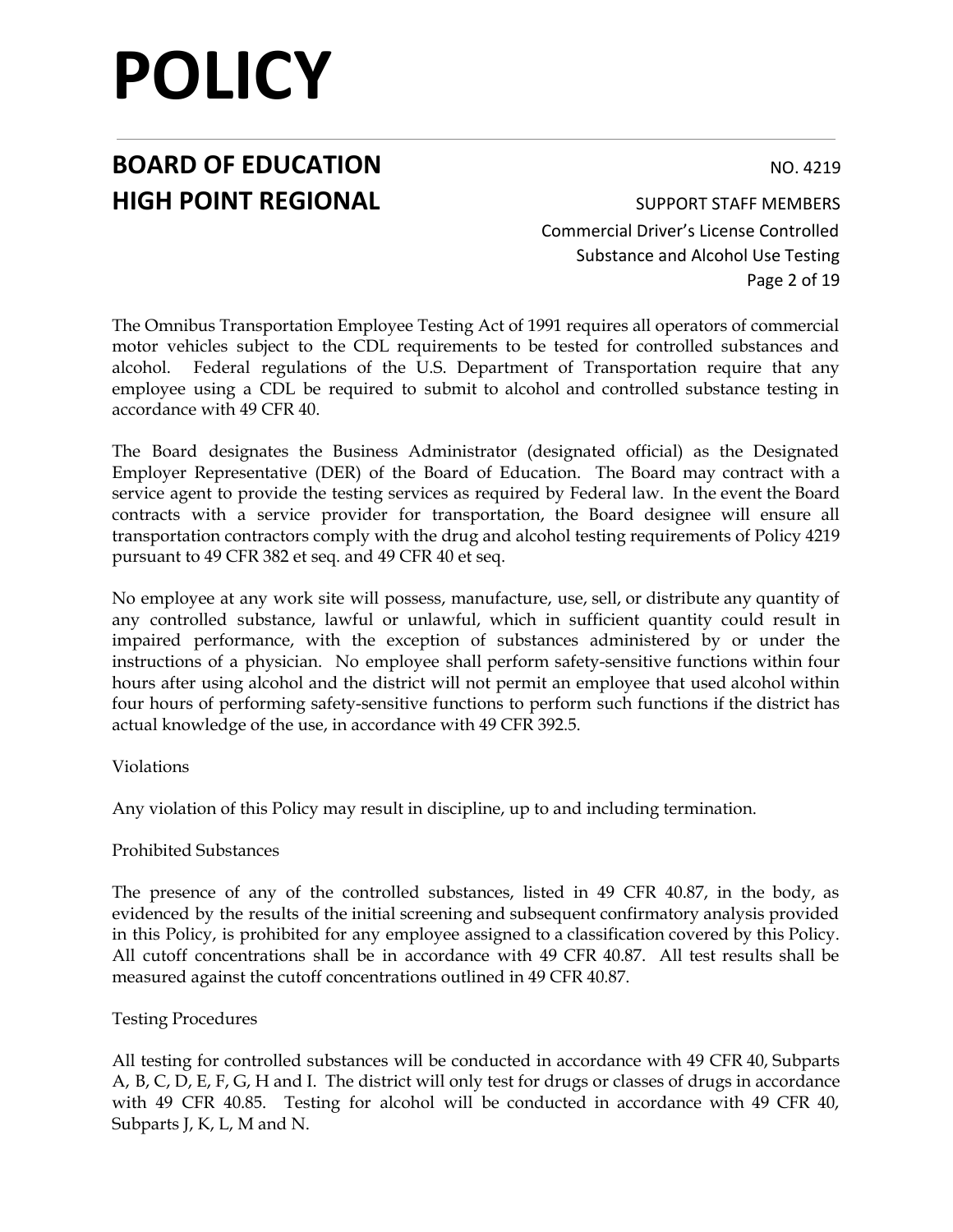## **BOARD OF EDUCATION** NO. 4219 **HIGH POINT REGIONAL** SUPPORT STAFF MEMBERS

Commercial Driver's License Controlled Substance and Alcohol Use Testing Page 3 of 19

Definitions

"Alcohol use" means the drinking or swallowing of any beverage, liquid mixture or preparation (including medication), containing alcohol.

"Aliquot" means a fractional part of a specimen used for testing. It is taken as a sample representing the whole specimen.

"Confirmatory drug test" means a second analytical procedure performed on an aliquot of the original specimen to identify and quantify the presence of a specific drug or drug metabolite.

"Confirmed drug test" means a confirmation test result received by a Medical Review Officer (MRO) from a laboratory.

"Controlled substances" means those substances identified in 49 CFR 40.85.

"CCF" means the Federal Drug Testing Custody and Control Form.

"Designated Employer Representative (DER)" is an employee of the district authorized to take immediate action(s) to remove employees from safety-sensitive duties, or cause employees to be removed from these covered duties, and to make required decisions in the testing and evaluation processes. The DER shall receive test results and other communications for the employer consistent with the requirements of this Policy and 49 CFR 40. Service agents cannot act as a DER.

"FMCSA" means Federal Motor Carrier Safety Administration.

"Initial drug test (also known as a "Screening drug test")" means the test used to differentiate a negative specimen from one that requires further testing for drugs or drug metabolites.

"Initial specimen validity test" means the first test used to determine if a urine specimen is adulterated, diluted, substituted, or invalid.

"Medical Review Officer (MRO)" is a licensed physician responsible for receiving and reviewing laboratory results generated by the district's drug testing program and evaluating medical explanations for certain drug test results.

"Possess" includes, but is not limited to, either in or on the driver's person, personal effects, motor vehicle, or areas substantially entrusted to the control of the driver.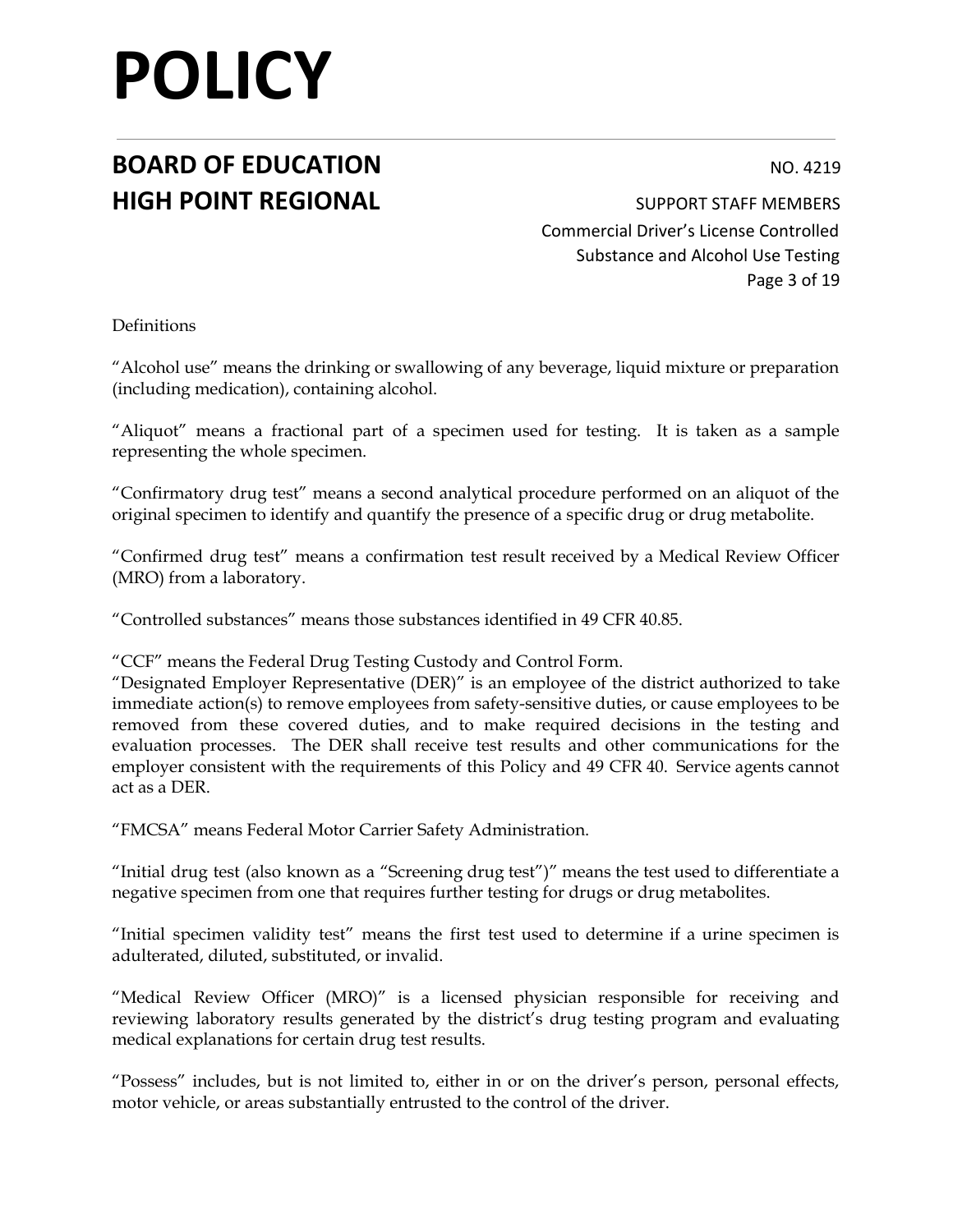## **BOARD OF EDUCATION** NO. 4219 **HIGH POINT REGIONAL** SUPPORT STAFF MEMBERS

Commercial Driver's License Controlled Substance and Alcohol Use Testing Page 4 of 19

"Service agent" is any person or entity, other than an employee of the Board, who provides services specified under 49 CFR 40 to the Board.

"Substance Abuse Professional (SAP)" is a person who evaluates employees who have violated a Federal or State drug and alcohol regulation and makes recommendations concerning education, treatment, follow-up testing, and aftercare. An individual permitted to act as a SAP must possess the credentials as outlined in 49 CFR 40.281.

"Work Site" means any motor vehicle, office, building, yard, or other location at which the driver is to perform work or any other school district property or at any school district event.

Categories of Testing

For the purpose of this Policy, the occurrence of the following circumstances/instances shall require an employee to submit to a controlled substance and alcohol screening:

1. Pre-Employment Testing

An individual who has applied for and has been selected to operate a Board vehicle shall, before beginning employment with the Board, submit to a controlled substance screening in conjunction with any required physical examination as per Policy 4160. Such screening shall be conducted in accordance with the procedures set forth in this Policy and 49 CFR 40. No individual receiving a positive confirmed test result will be employed by the Board.

An employer is not required to administer a controlled substances test required by 49 CFR 382.301(a) if:

- a. The employee has participated in a controlled substances testing program that met the requirements of 49 CFR 382 et seq. within the previous thirty days; and
- b. The employee while participating in that program either:
	- (1) Was tested for controlled substances within the past six months (from the date of application with the employer); or
	- (2) Participated in the random controlled substances testing program for the previous twelve months (from the date of application with the employer.)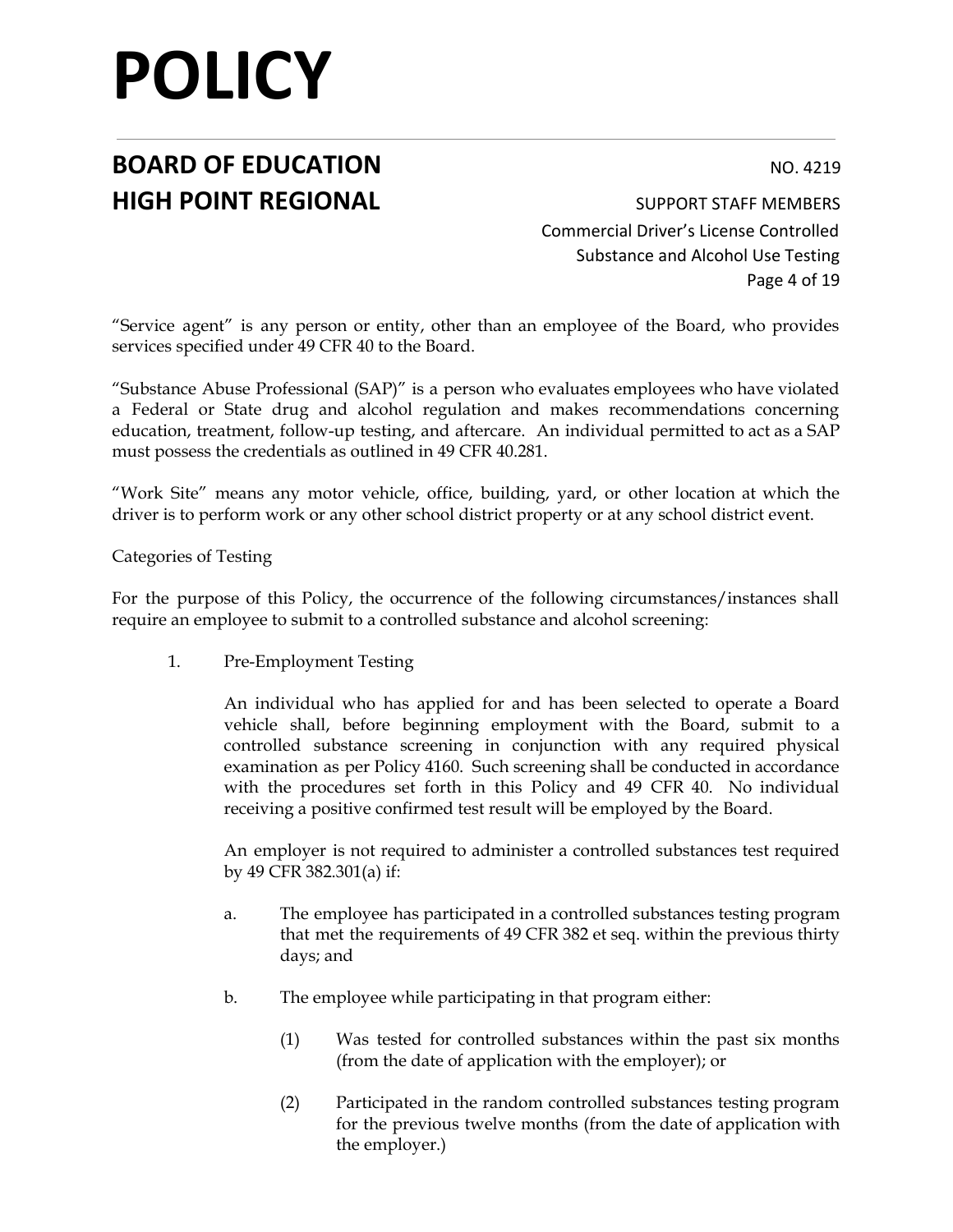## **BOARD OF EDUCATION** NO. 4219 **HIGH POINT REGIONAL** SUPPORT STAFF MEMBERS

Commercial Driver's License Controlled Substance and Alcohol Use Testing Page 5 of 19

c. The DER must ensure that no prior employer, to the DER's knowledge, has records of a violation of a controlled substances testing program within the previous six months.

If an individual is so exempted, the DER shall contact the controlled substances testing programs in which the individual participated and shall obtain and retain from the testing program(s) the following information in accordance with 49 CFR 382.301(c):

- a. Name and address of the program;
- b. Verification of the individual's participation;
- c. Verification that the program conforms to Federal guidelines;
- d. Verification the individual qualified under the law and did not refuse to be tested for controlled substances;
- e. The date the individual was last tested for controlled substances; and
- f. The results of any tests taken within the previous six months and any other violations.

An employee who has applied for and has been selected to operate a Board vehicle or any existing employee transferring into a new position requiring the employee to operate a Board vehicle, shall submit a written consent authorizing the Board to obtain the following information from other employers who have employed the employee during any period during the two years before the date of the employee's application or transfer into the new position. The written consent from the employee will permit the DER to obtain the following information from previous Division of Transportation (DOT)-regulated employers:

- a. Alcohol tests with a result of 0.04 or higher alcohol concentration;
- b. Verified positive drug tests;
- c. Refusals to be tested (including verified adulterated or substituted drug test results);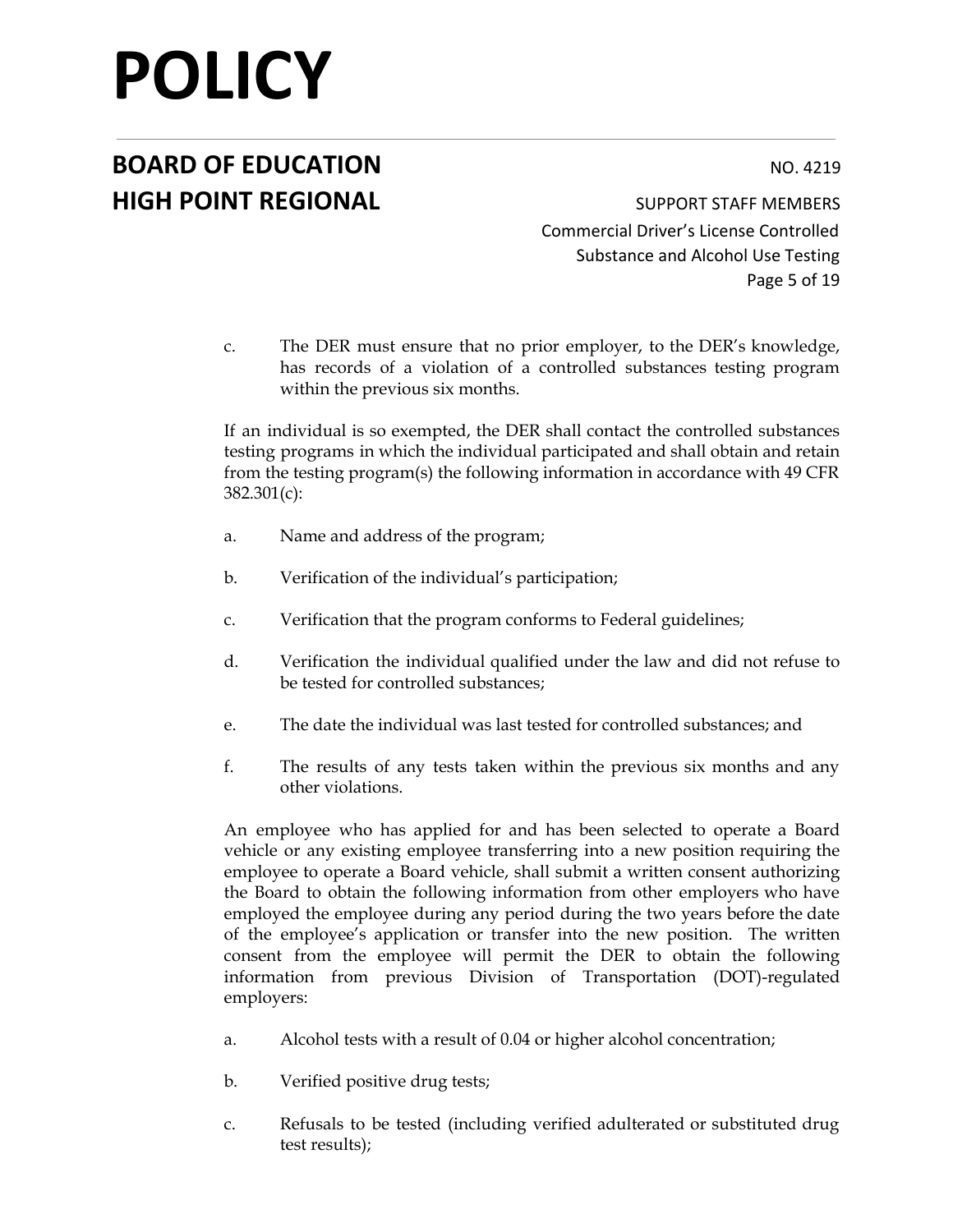## **BOARD OF EDUCATION** NO. 4219 **HIGH POINT REGIONAL** SUPPORT STAFF MEMBERS

Commercial Driver's License Controlled Substance and Alcohol Use Testing Page 6 of 19

- d. Other violations of DOT agency drug and alcohol testing regulations; and
- e. With respect to any employee who violated a DOT drug and alcohol regulation, documentation of the employee's successful completion of DOT return-to-duty requirements (including follow-up tests). If this information is not available from the previous employer, the DER must seek to obtain this information from the employee.

The DER will obtain and review this information before the employee first performs safety-sensitive functions. If this is not feasible, the DER will not permit the employee to perform safety-sensitive functions after thirty days from the date the employee first performed safety-sensitive functions, unless the DER has obtained or made and documented a good faith effort to obtain this information.

2. Random Testing

Every employee shall submit to random alcohol and controlled substance testing on an unannounced and random basis resulting from the selection by a random generation methodology in accordance with 49 CFR 383.305(i). Random testing will be spread reasonably throughout any given calendar year.

The minimum annual percentage rate for random alcohol testing shall be ten percent of the average number of driver positions. The minimum annual percentage rate for random controlled substances testing shall be twenty-five percent of the average number of driver positions. The minimum annual percentage rates may be adjusted as determined by the FMCSA Administrator in accordance with 49 CFR 382.305.

Employees shall only be random tested when performing safety-sensitive functions or immediately prior to or immediately following the performance of safety-sensitive functions.

3. Post-Accident Testing

The involvement by an employee in a motor vehicle collision while operating a Board vehicle when such accident results in property damage or personal injury, may trigger a post-accident drug and alcohol test.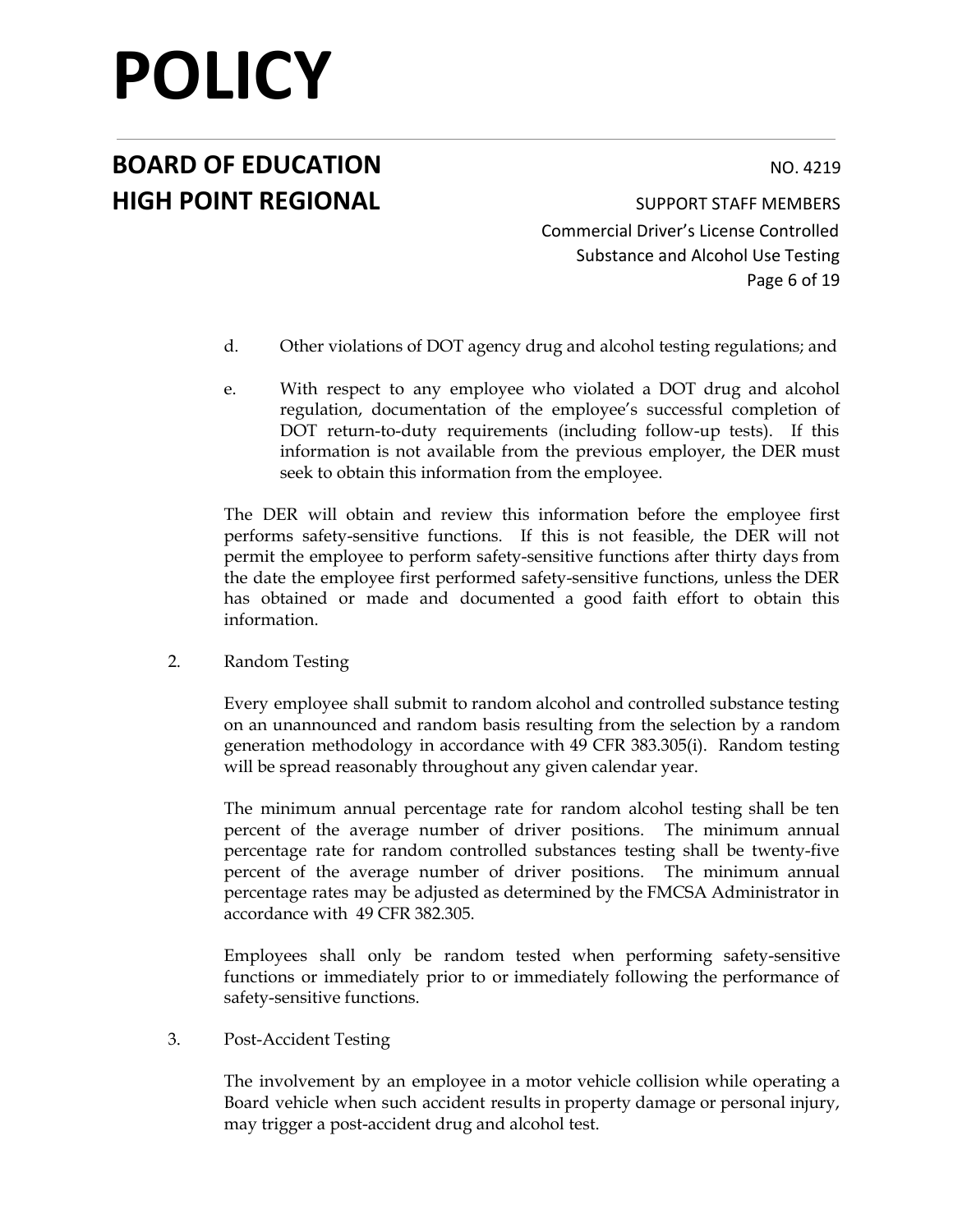## **BOARD OF EDUCATION** NO. 4219 **HIGH POINT REGIONAL** SUPPORT STAFF MEMBERS

Commercial Driver's License Controlled Substance and Alcohol Use Testing Page 7 of 19

As soon as practical following an occurrence, the DER will require post-accident alcohol screening for each of the surviving drivers:

- a. Who was performing safety-sensitive functions with respect to a vehicle, if the accident involves the loss of human life; or
- b. Who receives a citation within eight hours of the occurrence under State or local law for a moving traffic violation arising from the accident, if the accident involved:
	- (1) Bodily injury to any person who, as a result of the injury, immediately receives medical treatment away from the scene of the accident; or
	- (2) One or more motor vehicles incurring disabling damage as a result of the accident, requiring the motor vehicle to be transported away from the scene by a tow truck or other motor vehicle.
- c. If the alcohol test is not administered within two hours following the accident, the DER will prepare and maintain on file a record stating the reasons the test was not promptly administered. If the alcohol test is not administered within eight hours following the accident, the DER shall cease attempts to administer the alcohol test and shall prepare and maintain the same record. Records shall be submitted to the FMCSA upon request.

As soon as possible following an occurrence, the district will require post-accident controlled substance screening for each of the surviving drivers:

- a. Who was performing safety-sensitive functions with respect to a vehicle, if the accident involves the loss of human life; or
- b. Who receives a citation within thirty-two hours of the occurrence under State or local law for a moving traffic violation arising from the accident, if the accident involved:
	- (1) Bodily injury to any person who, as a result of the injury, immediately receives medical treatment away from the scene of the accident; or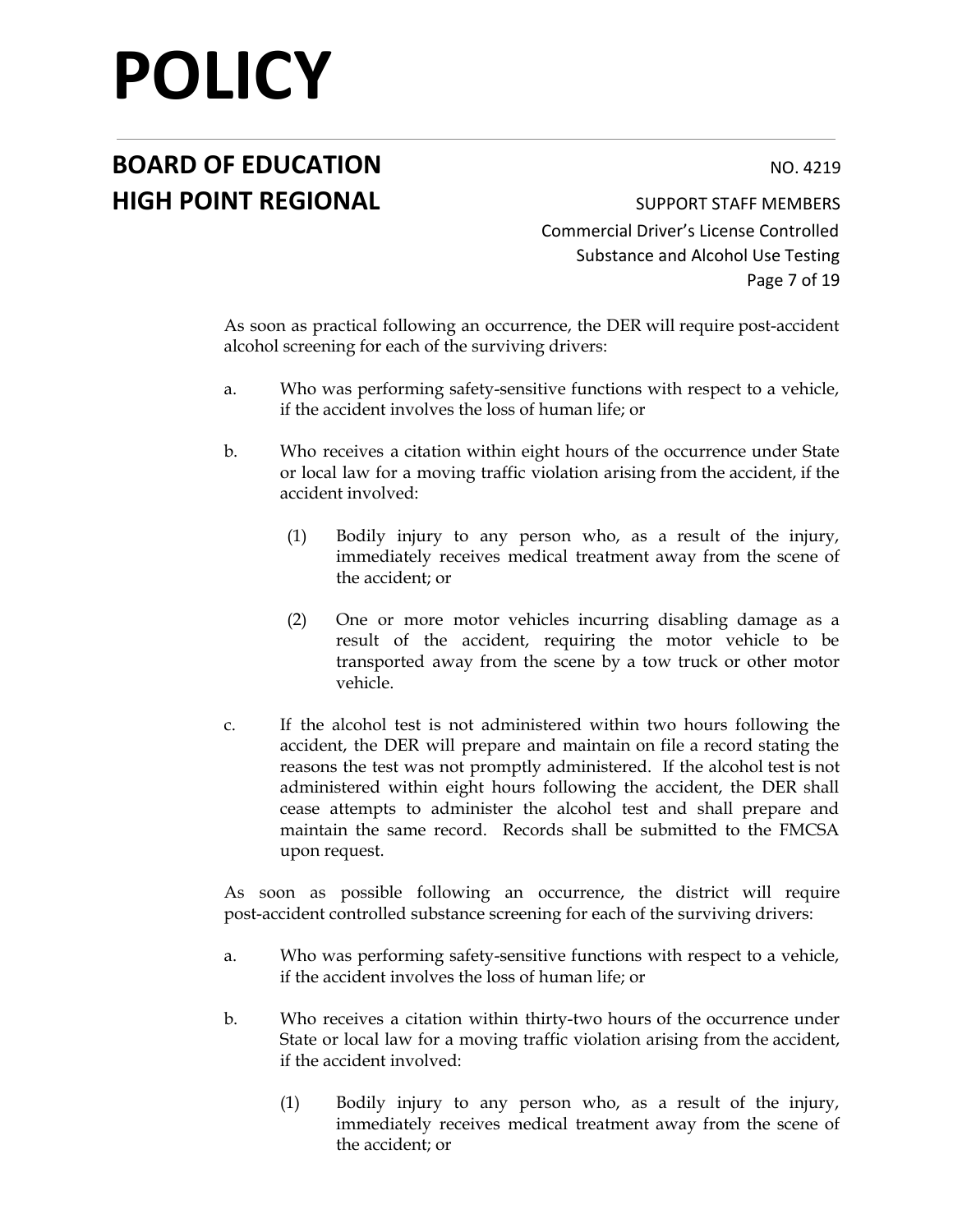## **BOARD OF EDUCATION** NO. 4219 **HIGH POINT REGIONAL** SUPPORT STAFF MEMBERS

Commercial Driver's License Controlled Substance and Alcohol Use Testing Page 8 of 19

- (2) One or more motor vehicles incurring disabling damage as a result of the accident, requiring the motor vehicle to be transported away from the scene by a tow truck or other motor vehicle.
- c. If the controlled substance test is not administered within thirty-two hours following the accident, the DER shall cease attempts to administer the controlled substance test and shall prepare and maintain on file a record stating the reasons the test was not promptly administered. Records shall be submitted to the FMCSA upon request.

An employee who is subject to post-accident testing shall remain readily available for such testing or may be deemed by the employer to have refused to submit for testing. (An employee who is injured in an accident and requires medical care, shall submit to post-accident drug and controlled substance testing by the medical care facility providing the treatment or a designee of the Board if the facility is unable to provide the testing.) Nothing herein shall be construed to prevent the employee from leaving the scene of the accident for the period required to obtain necessary assistance or to obtain emergency medical care.

4. Reasonable Suspicion Testing

The DER shall require an employee to submit to an alcohol and/or controlled substance test when the employee is observed by a supervisor or school official who is trained in accordance with 49 CFR 382.603 and causes the observer to have reasonable suspicion to believe the employee has violated 49 CFR 382 et seq. Reasonable suspicion must exist to require the employee to undergo a test and must be based on specific, contemporaneous, articulable observations concerning the appearance, behavior, speech or body odors of the employee. The observations may include indications of the chronic and withdrawal effects of controlled substances.

Reasonable suspicion alcohol testing is authorized only if the required observations are made during, just preceding, or just after the period of the work day the employee is required to be in compliance with the testing requirements of 49 CFR 382 et seq.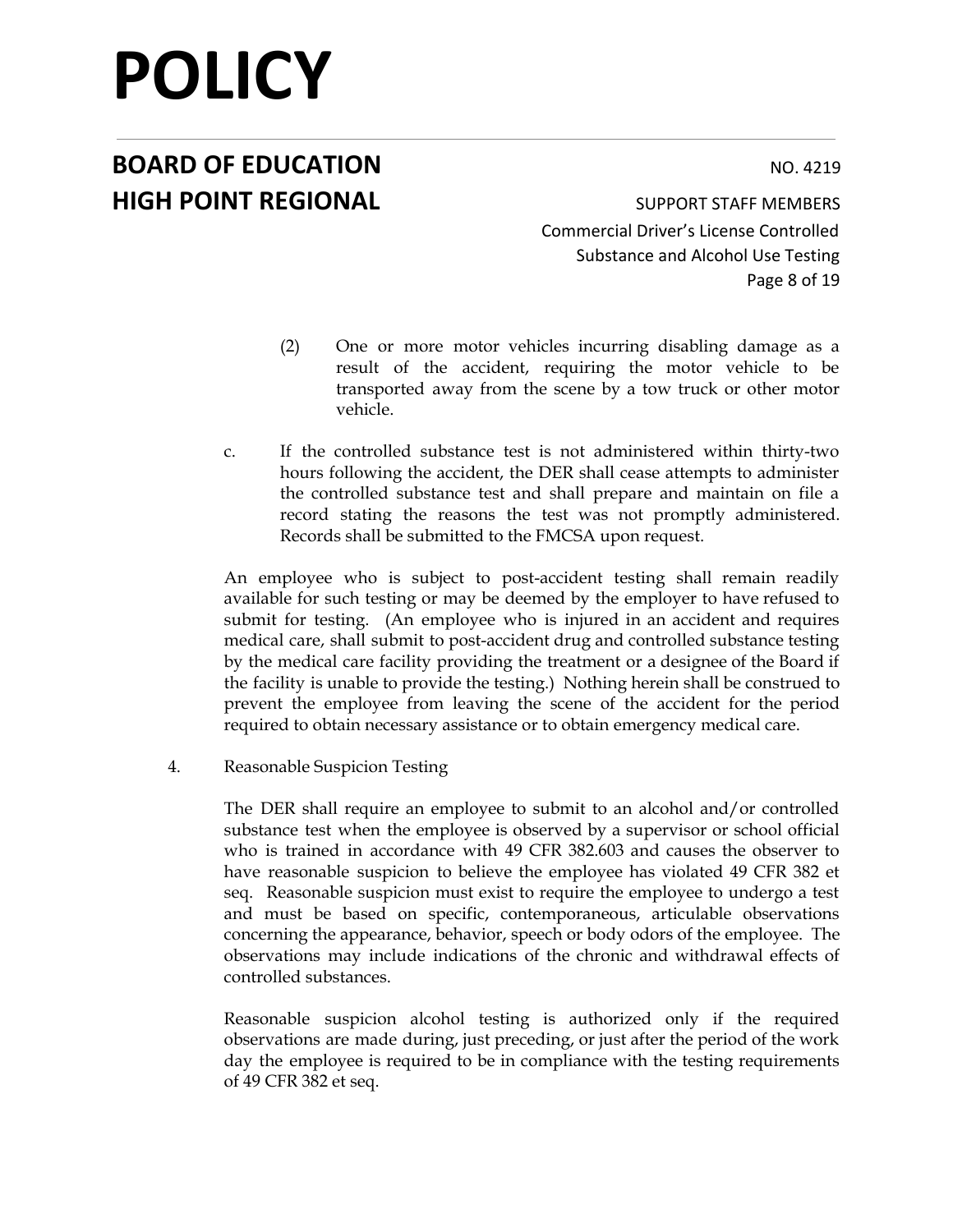## **BOARD OF EDUCATION** NO. 4219 **HIGH POINT REGIONAL** SUPPORT STAFF MEMBERS

Commercial Driver's License Controlled Substance and Alcohol Use Testing Page 9 of 19

Reasonable suspicion testing may be required of an employee while the employee is performing, just before the employee will perform, or just after the employee has ceased performing safety-sensitive functions.

If the alcohol test is not administered within two hours following the determination a reasonable suspicion test is required, the DER will prepare and maintain on file a record stating the reasons the test was not promptly administered. If the alcohol test is not administered within eight hours following the determination, the DER shall cease attempts to administer the alcohol test and shall state in the record the reasons for not administering the test.

No employee shall report for duty or remain on duty requiring the performance of safety-sensitive functions while the employee is under the influence of or impaired by alcohol, as shown by the behavioral, speech, and performance indicators of alcohol misuse. The employee will also not be able to perform or continue to perform safety-sensitive functions until an alcohol test is administered and the employee's concentration measures less than 0.02 or twenty-four hours have elapsed following the determination that reasonable suspicion existed to require an alcohol test.

A written record of the observations leading to a reasonable suspicion test shall be made and signed by the supervisor and/or school official that made the observations. This record shall be made within twenty-four hours of the observed behavior or before the results of the test are released, whichever is earlier.

#### 5. Return to Duty Testing

The district is not required to return an employee to a safety-sensitive position upon receipt of a confirmed drug and/or alcohol test.

The DER may recommend to the Superintendent of Schools the employee's employment be terminated depending on the circumstances.

The DER shall ensure that before an employee returns to duty requiring the performance of a safety-sensitive function, the employee shall undergo a return to duty alcohol test indicating a breath alcohol concentration of less than 0.02 and a controlled substances test with a result indicating a verified negative result for controlled substances use as required in 49 CFR 40.305.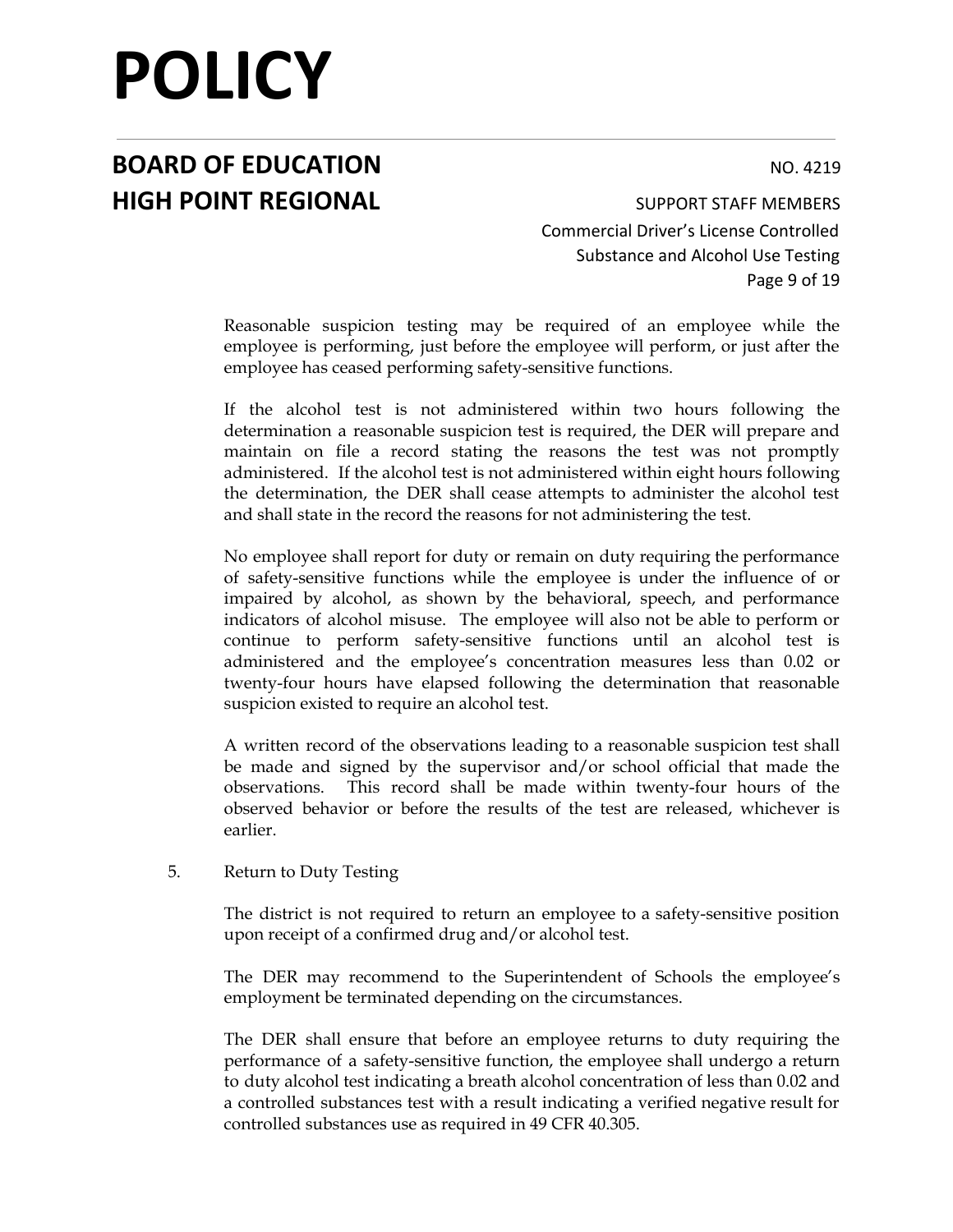## **BOARD OF EDUCATION** NO. 4219 **HIGH POINT REGIONAL** SUPPORT STAFF MEMBERS

Commercial Driver's License Controlled Substance and Alcohol Use Testing Page 10 of 19

Employees permitted to return to duty are required to take return-to-duty tests and shall be evaluated by a SAP. These employees must participate in an assistance program prescribed by the SAP and as required in 49 CFR 40 Subpart O.

The SAP will determine a written follow-up testing plan for any employee who has been permitted to return to work and has successfully complied with the SAP's recommendations for education and/or treatment. Such employees are subject to a minimum of six unannounced, follow-up drug screenings and alcohol tests over the following twelve months. The testing shall not exceed forty-eight additional months. Alcohol follow-up testing shall be performed only when the employee is performing safety-sensitive functions or immediately prior to performing or immediately after performing safety-sensitive functions. All follow-up testing will be completed in accordance with 49 CFR 40.307. The SAP will comply with all reporting requirements of 49 CFR 40.311.

The Board shall make the ultimate determination to return or not return an employee to a safety-sensitive position subject to any collective bargaining agreements, if any, or other legal requirements.

Medical Review Officer (MRO) Notifications

The Board shall employ or contract with a MRO who is a licensed physician (M.D. or D.O.) and shall designate the MRO as the individual responsible for receiving laboratory results generated by the testing program. The MRO shall have knowledge of controlled substances abuse disorders and have appropriate medical training to interpret and evaluate the employee's confirmed drug test results together with his/her medical history and other biomedical data. The MRO will perform all functions and responsibilities as required in 49 CFR 40.121.

#### Employer Notification

The MRO may report controlled substances test results to the DER by any means of communication; however, a signed, written notification must be forwarded within three business days of the completion of the MRO's evaluation. The MRO must report all drug test results to the employer. The MRO may use a signed or stamped and dated legible photocopy of Copy 2 of the CCF to report test results or a written report that must include, at a minimum, the information required in 49 CFR 40.163.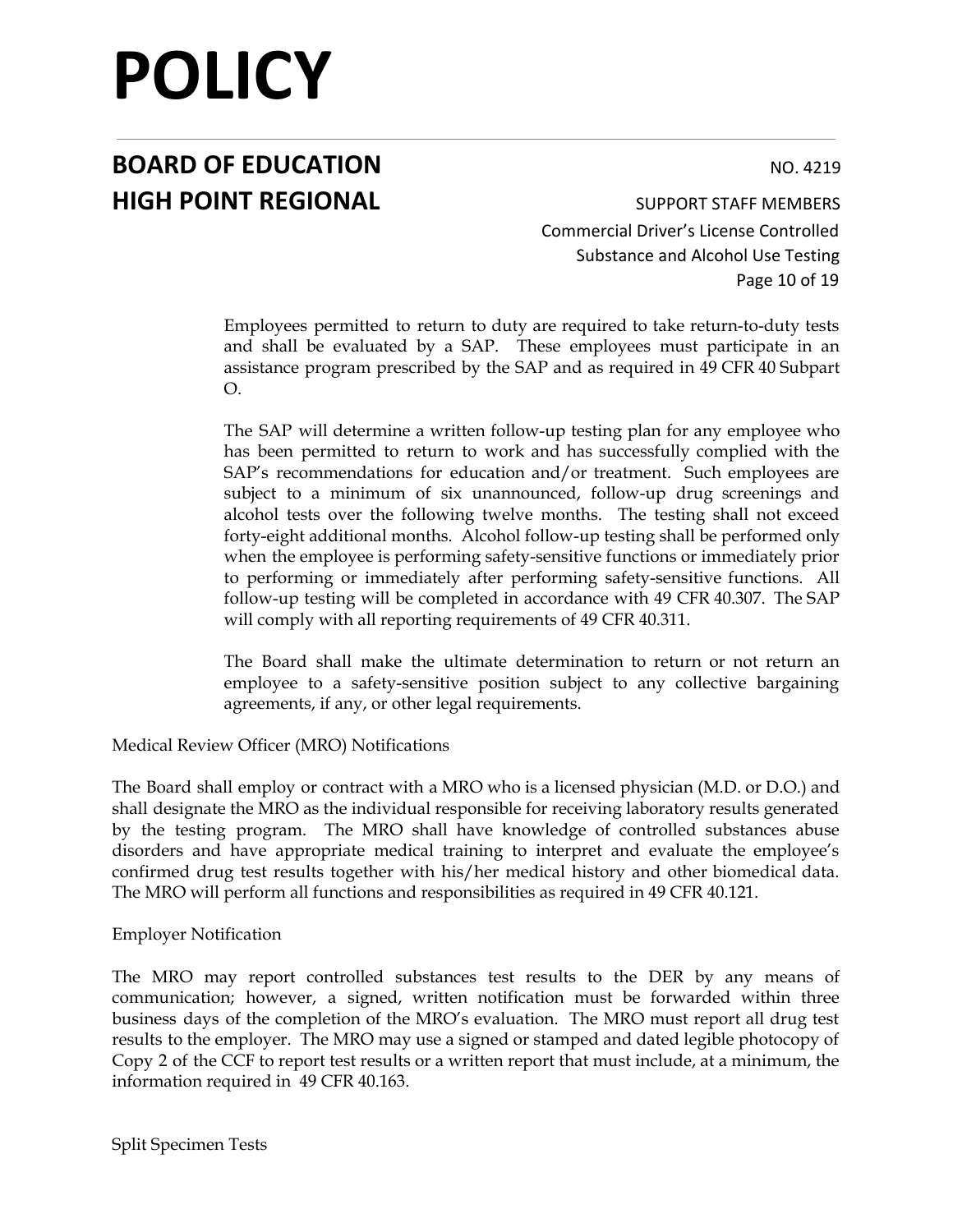## **BOARD OF EDUCATION** NO. 4219 **HIGH POINT REGIONAL** SUPPORT STAFF MEMBERS

Commercial Driver's License Controlled Substance and Alcohol Use Testing Page 11 of 19

Split specimen testing will be conducted in accordance with 49 CFR 40 Subpart H. The MRO will notify the Superintendent of Schools or designee if split specimen testing is requested by the employee.

Designated Collection Facility

The Board shall designate the facility to be used for the collection of the specimen; provided, however, that the designated facility shall possess all required licenses and permits. The collection site will take place in a facility meeting the requirements of 49 CFR 40 Subpart D. The DER will ensure the collection site meets the security requirements of 49 CFR 40.43.

Designated Screening Laboratory

The Board shall designate the laboratory to which collected fluid samples will be forwarded for drug/alcohol screening. Drug testing laboratories must be certified by the Department of Health and Human Services (HHS) under the National Laboratory Certification Program (NLCP) for all testing required under 49 CFR 40. The laboratory will perform all responsibilities as required in accordance with 49 CFR 40 Subpart F.

#### Specimens

The normal screening methodology for controlled substances shall be urinalysis, collected by a trained representative of the Board with appropriate documentation at a site designated and approved by the Board. The presence of alcohol will be determined by an Alcohol Screening Device (ASD) or an Evidential Breath Testing Device administered by an individual certified in accordance with 49 CFR 40.211 and 49 CFR 40.213.

#### Refusal to Submit

An employee will be deemed as refusing to take a drug test as described in 49 CFR 40.191. As per 49 CFR 40.191, an employee refuses to take a drug test if he/she:

- 1. Fails to appear for any test (except a pre-employment test) within a reasonable time, as determined by the DER, consistent with applicable DOT agency regulations, after being directed to do so by the DER;
- 2. Fails to remain at the testing site until the testing process is complete. An employee who leaves the testing site before the testing process commences for a pre-employment test is not deemed to have refused to test;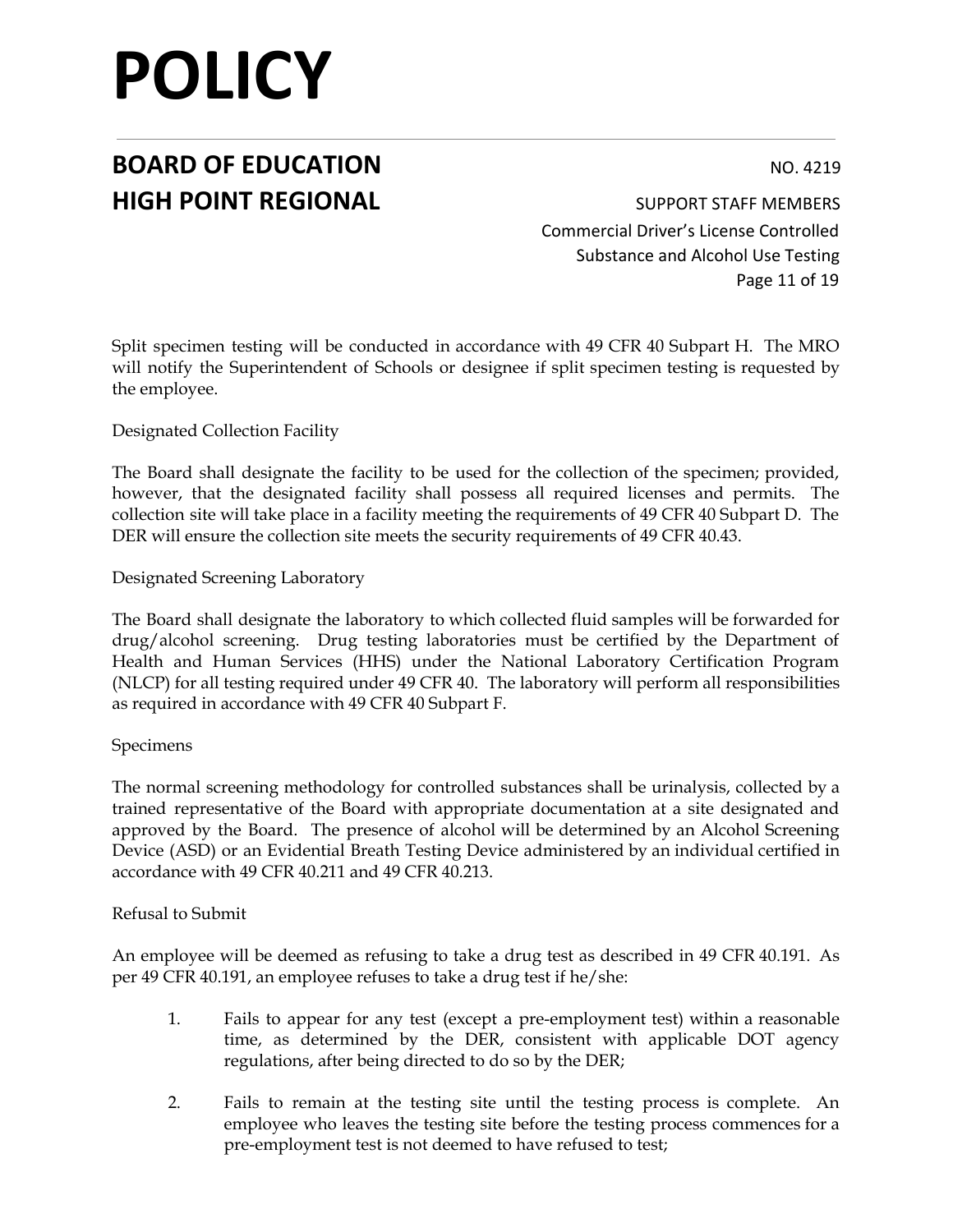## **BOARD OF EDUCATION** NO. 4219 **HIGH POINT REGIONAL** SUPPORT STAFF MEMBERS

Commercial Driver's License Controlled Substance and Alcohol Use Testing Page 12 of 19

- 3. Fails to provide a urine specimen for any drug test required by this Policy. An employee who does not provide a urine specimen because he or she has left the testing site before the testing process commences for a pre-employment test is not deemed to have refused to test;
- 4. Fails to permit the observation or monitoring of providing a specimen in the case of a directly observed or monitored collection in a drug test;
- 5. Fails to provide a sufficient amount of urine when directed, and it has been determined, through a required medical evaluation, that there was no adequate medical explanation for the failure;
- 6. Fails or declines to take an additional drug test the DER or collector has directed the employee to take;
- 7. Fails to undergo a medical examination or evaluation, as directed by the MRO as part of the verification process, or as directed by the DER under 49 CFR 40.193(d). In the case of a pre-employment drug test, the employee is deemed to have refused to test on this basis only if the pre-employment test is conducted following a contingent offer of employment;
- 8. Fails to cooperate with any part of the testing process (e.g., refuses to empty pockets when so directed by the collector, behaves in a confrontational way that disrupts the collection process, fails to wash hands after being directed to do so by the collector);
- 9. Fails to follow the collection observer(s) instructions of which could be used to interfere with the collection process;
- 10. Possesses or wears a prosthetic or other device that could be used to interfere with the collection process; or
- 11. Admits to the collector or MRO he/she has adulterated or substituted the specimen.

If the MRO reports the employee had a verified adulterated or substituted test result, the result will be deemed refusal to take a drug test.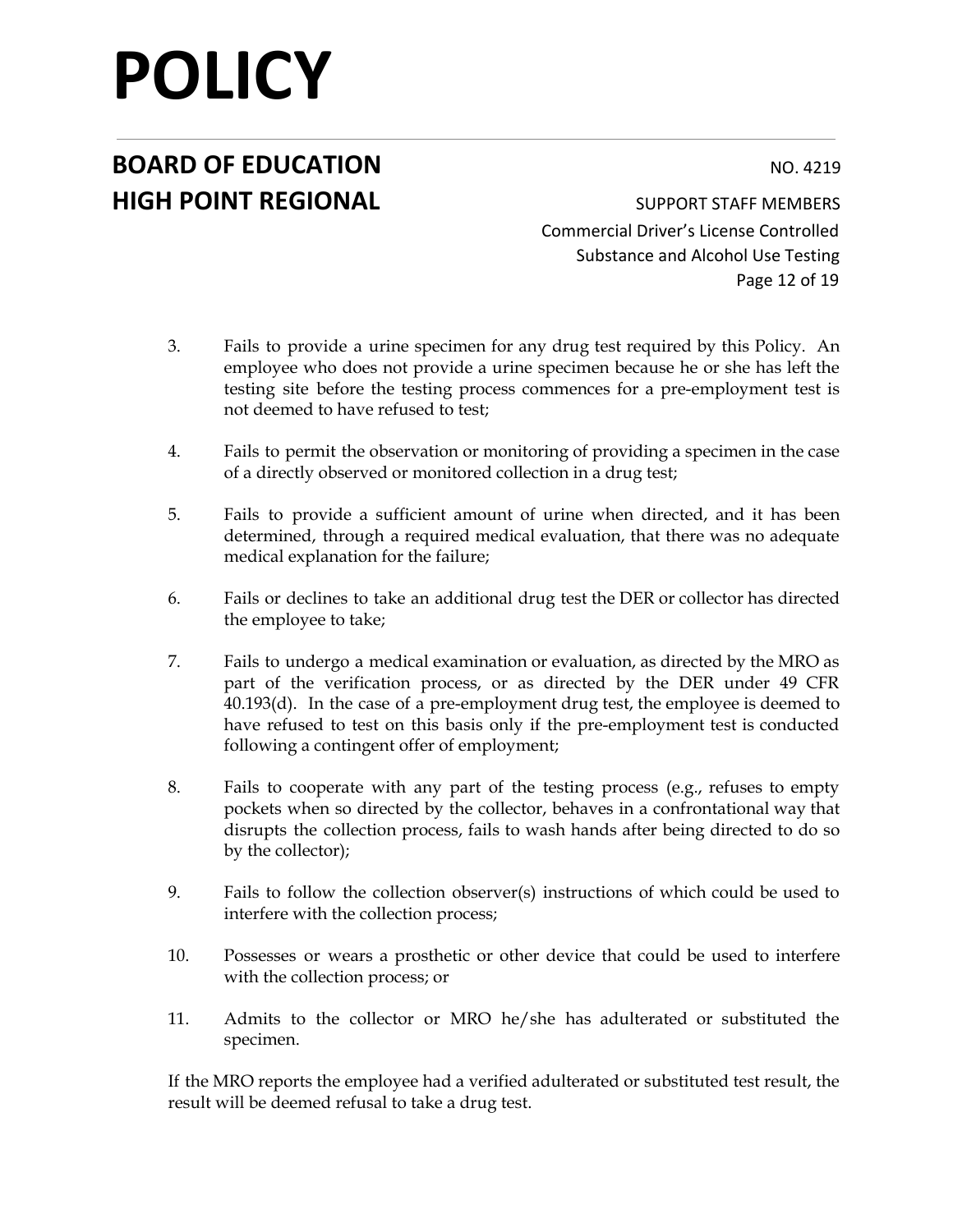## **BOARD OF EDUCATION** NO. 4219 **HIGH POINT REGIONAL** SUPPORT STAFF MEMBERS

Commercial Driver's License Controlled Substance and Alcohol Use Testing Page 13 of 19

If an employee refuses to participate in a part of the testing process, the collector or MRO, must terminate the portion of the testing process, document the refusal on the CCF (including in the case of the collector, printing the employee's name on Copy 2 of the CCF), immediately notify the DER by any means (e.g., telephone or secure fax machine) that ensures that the refusal notification is immediately received. A referral physician (e.g., physician evaluating a "shy bladder" condition or a claim of a legitimate medical explanation in a validity testing situation) must notify the MRO, who in turn will notify the DER. In addition, the collector must note the refusal in the "Remarks" line (Step 2), and sign and date the CCF. The MRO must note the refusal by checking the "Refused to Test" box (Step 6) on Copy 2 of the CCF, and add the reason on the "Remarks" line. The MRO must then sign and date the CCF. When the employee refuses to take a non-DOT test or to sign a non-DOT form, the employee has not refused to take a DOT test. There are no consequences under DOT agency regulations for refusing to take a non-DOT test.

Record of Negative Screening

An employee required to submit to an alcohol and/or controlled substance screening as provided in this Policy and whose screening results are negative may, at their option, have their personnel file documented to reflect the negative result. Prescription Drugs

All bus drivers shall notify the DER of the use of any prescription drugs. The Board may require certification from the prescribing physician that the use of the prescription drug will not have an adverse affect on the driver's ability to properly perform safety-sensitive functions.

Consequences to Employees Engaging in Prohibited Conduct

An employee whose screening produces a positive result for a prohibited substance who is permitted to return to work:

- 1. Shall not be permitted to perform safety-sensitive functions;
- 2. Shall be advised by the DER of resources available to them in evaluating and resolving problems associated with the misuse of alcohol or the use of controlled substances;
- 3. Shall be evaluated by a SAP who shall determine what assistance, if any, is needed to resolve problems with alcohol or controlled substance use;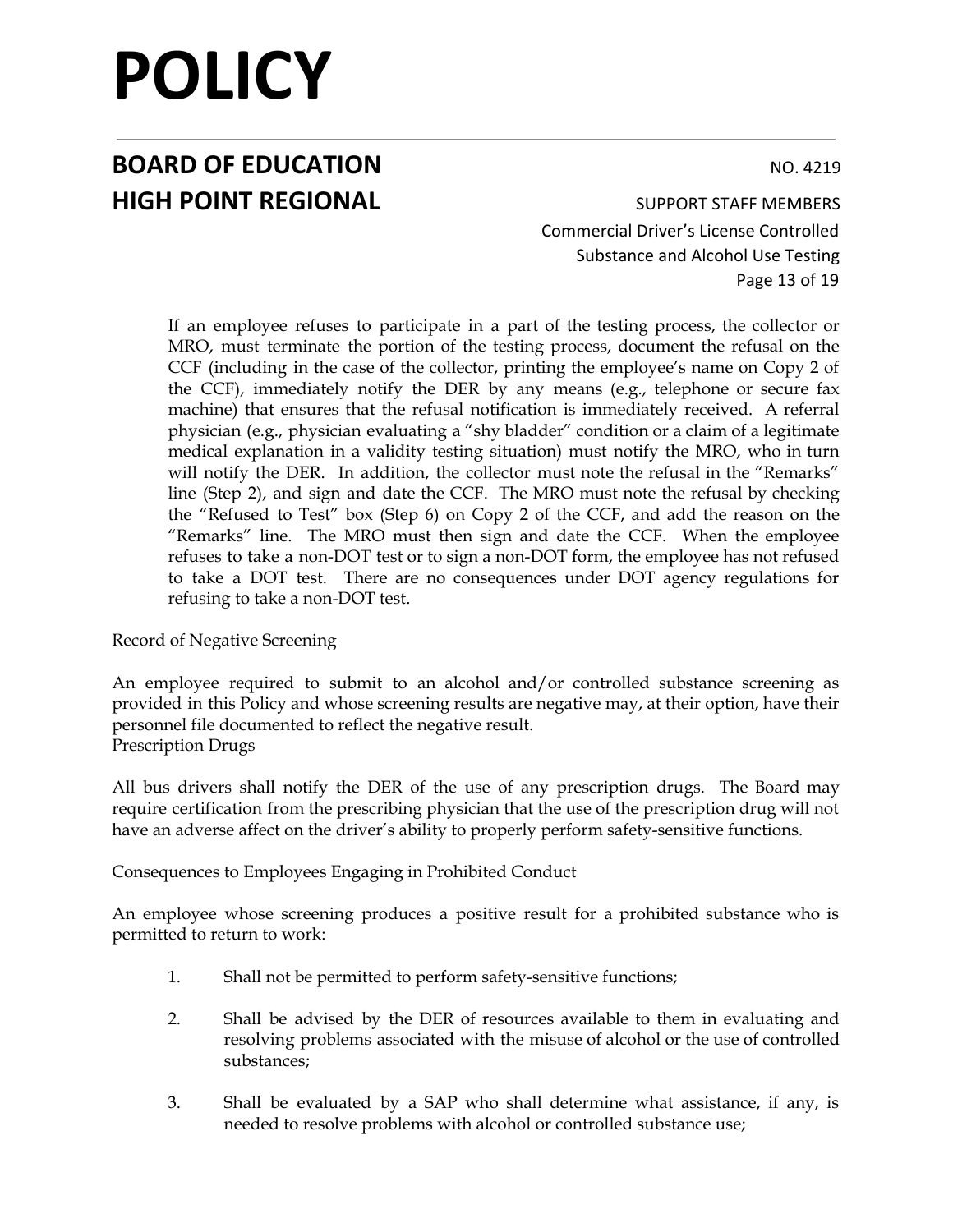## **BOARD OF EDUCATION** NO. 4219 **HIGH POINT REGIONAL** SUPPORT STAFF MEMBERS

Commercial Driver's License Controlled Substance and Alcohol Use Testing Page 14 of 19

- 4. Undergo, before returning to duty, a return to duty alcohol test indicating a breath level of less than 0.02 if the conduct involved alcohol or a controlled substance test with a verified negative result;
- 5. If assistance was required, the employee must be evaluated by a SAP to determine that the employee has followed the rehabilitation program prescribed;
- 6. Be subject to unannounced follow-up alcohol and/or controlled substance abuse testing;
- 7. Be subject to the disciplinary Policy and Regulations of the Board.

#### Return-to-Work Agreement

An employee who has been permitted to return to work and who fails to comply with any of the terms of a Return to Work Agreement, if provided at the employer's discretion, shall be subject to disciplinary action which may include termination.

Maintenance and Retention of Records

The DER shall maintain and retain all records as required by Federal regulation. Records shall include at least the following:

- 1. Records Related to the Collection Process
	- a. Collection logbooks (if used);
	- b. Documents related to the random selection process;
	- c. Calibration documentation for Evidential Breath Testing Devices (EBT's);
	- d. Documentation of Breath Alcohol Technician (BAT) training;
	- e. Documentation of reasoning for reasonable suspicion testing;
	- f. Documentation of reasoning for post-accident testing;
	- g. Documents verifying a medical explanation for the inability to provide adequate breath or urine for testing; and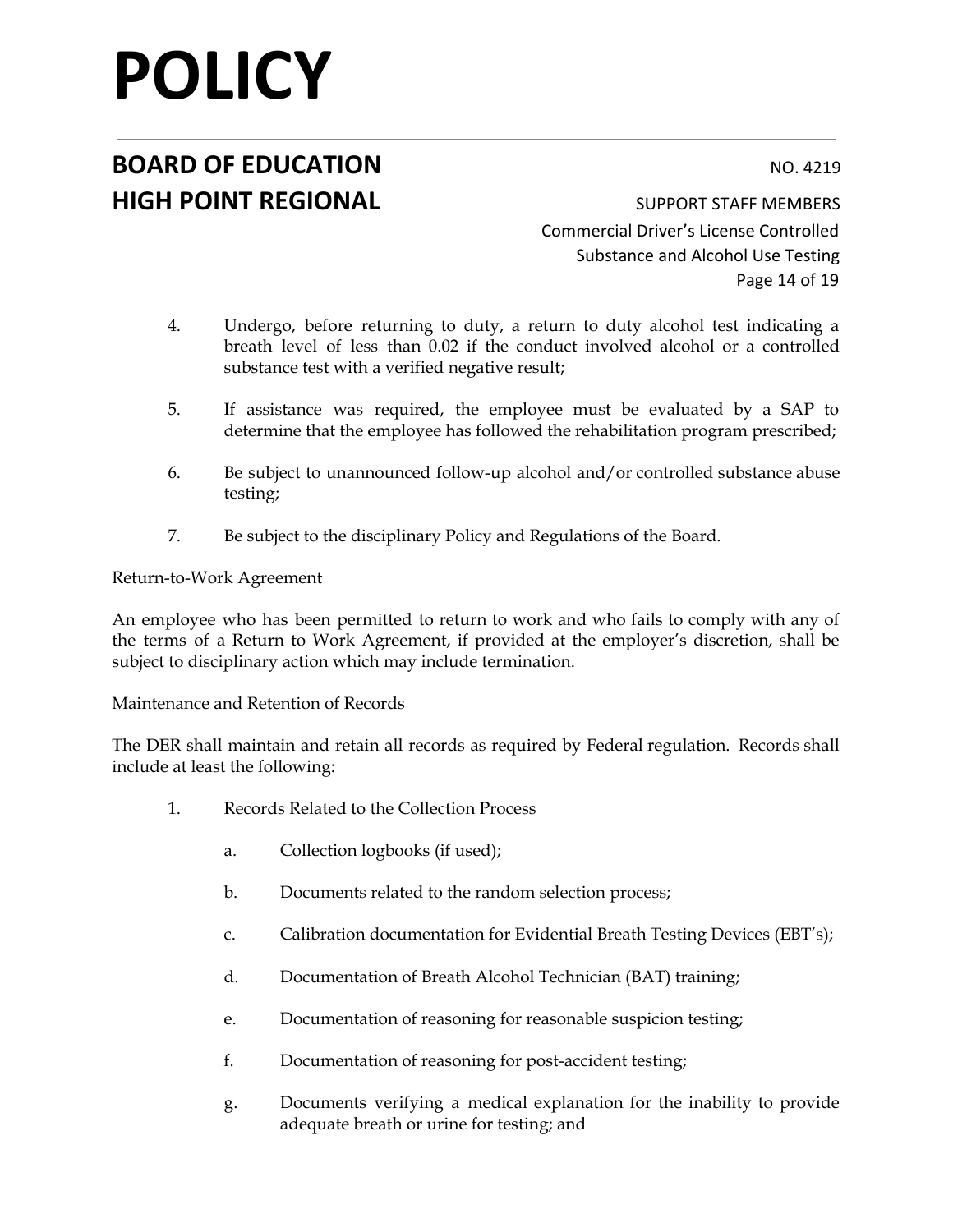## **BOARD OF EDUCATION** NO. 4219 **HIGH POINT REGIONAL** SUPPORT STAFF MEMBERS

Commercial Driver's License Controlled Substance and Alcohol Use Testing Page 15 of 19

- h. Consolidated annual calendar year summaries.
- 2. Records Related to the Employee's Test Results
	- a. Employer's copy of the alcohol test form, including results;
	- b. Employer's copy of the controlled substance test chain of custody and control form;
	- c. Documents sent to the employer by the MRO;
	- d. Documentation of any employee's refusal to submit to a required alcohol or controlled substance test; and
	- e. Documents provided by an employee to dispute results of test.
- 3. Documentation of any Other Violations of Controlled Substance Use or Alcohol Misuse Policies
- 4. Records Related to Evaluations and Training
	- a. Records pertaining to the SAP's determination of an employee's need for assistance;
	- b. Records concerning an employee's compliance with the SAP's recommendations, and records related to education and training;
	- c. Materials on drug and alcohol awareness, including a copy of the employer's policy on drug use and alcohol misuse;
	- d. Documentation of compliance with the requirement to provide employees with educational material, including an employee's signed receipt of materials;
	- e. Documentation of supervisor training; and
	- f. Certification that training conducted under this Policy complies with all requirements of the Policy.
- 5. Records Related to Drug Testing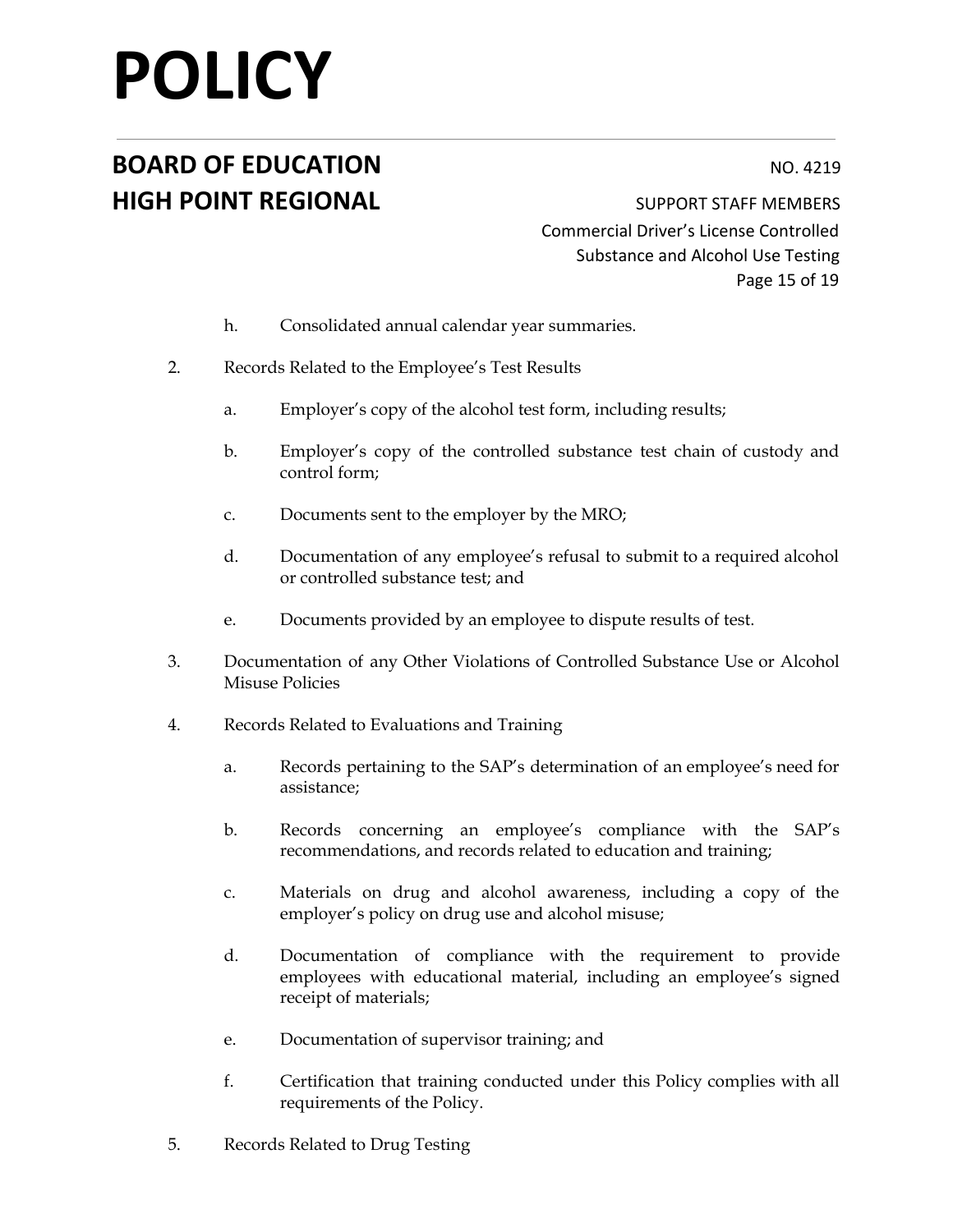### **BOARD OF EDUCATION** NO. 4219 **HIGH POINT REGIONAL** SUPPORT STAFF MEMBERS

Commercial Driver's License Controlled Substance and Alcohol Use Testing Page 16 of 19

- a. Agreements with collection site facilities, laboratories, MROs, and consortia;
- b. Names and positions of officials and their role in the employer's alcohol and controlled substance testing program;
- c. Monthly statistical summaries of urinalysis; and
- d. The employer's drug testing policy and procedures.
- 6. Required Period of Retention

| Document to be maintained                            | Period required to |
|------------------------------------------------------|--------------------|
|                                                      | be maintained      |
| Alcohol test results indicating a breath alcohol     | 5 Years            |
| concentration of 0.02 or greater                     |                    |
| Verified positive controlled substance test results  | 5 Years            |
|                                                      |                    |
| Documentation of refusals to submit to required      | 5 Years            |
| alcohol or controlled substance tests                |                    |
| Calibration documentation                            | 5 Years            |
| Records related to the administration of the alcohol | 5 Years            |
| and controlled substances testing<br>program,        |                    |
| including records of all driver violations           |                    |
| Driver evaluations and referrals                     | 5 Years            |
| A copy of each annual calendar year summary          | 5 Years            |
|                                                      |                    |
| Records obtained from previous<br>employers          | 3 Years            |
| concerning alcohol and drug testing                  |                    |
| Records related to the alcohol and controlled        | 2 Years            |
| substances collection process (except calibration of |                    |
| evidential breath testing devices)                   |                    |
| Records related to negative and canceled controlled  | 1 Year             |
| substance test results                               |                    |
| Alcohol test results indicating a breath alcohol     | 1 Year             |
| concentration less than 0.02                         |                    |
| Records related to the education and training of     | Indefinite time    |
| breath alcohol technicians, screening<br>test        | period             |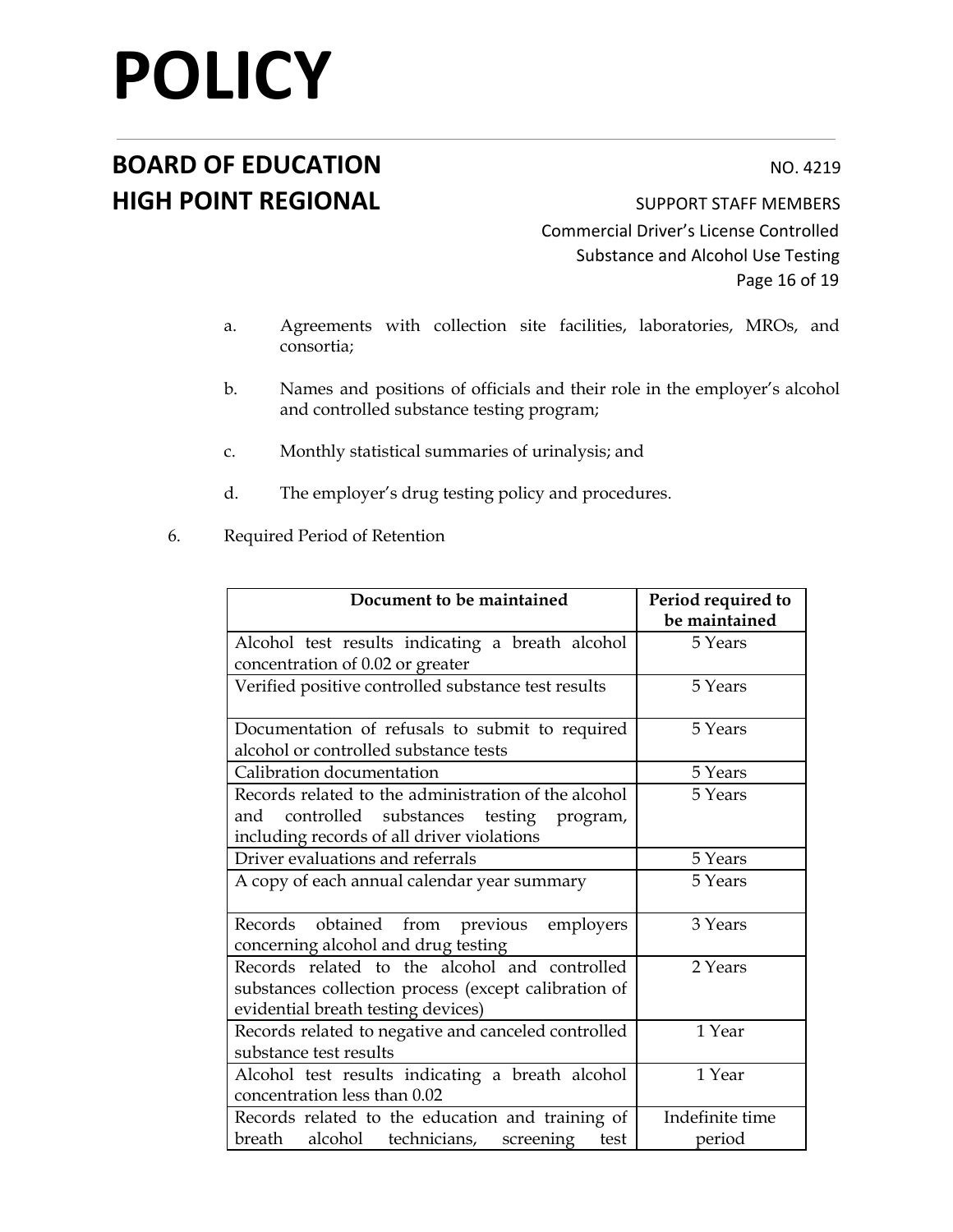## **BOARD OF EDUCATION** NO. 4219 **HIGH POINT REGIONAL** SUPPORT STAFF MEMBERS

Commercial Driver's License Controlled Substance and Alcohol Use Testing Page 17 of 19

| technicians, supervisors, and drivers shall be    |  |
|---------------------------------------------------|--|
| maintained by the employer while the individual   |  |
| performs the functions which require the training |  |
| and for two years after ceasing to perform those  |  |
| functions                                         |  |

Other specific types of records shall be maintained in accordance with 49 CFR 382.401.

7. Location of Records

All required records shall be maintained in accordance with Policy 8320. Records shall be made available for inspection at the Board Offices within two business days after a request has been made by an authorized representative of the FMCSA.

8. Annual Calendar Year Summary

The DER shall prepare and maintain an annual calendar year summary of the results of its alcohol and substance abuse testing programs. The summary shall be completed no later than March 15 of each year covering the previous calendar year. The DER upon request of the FMCSA will provide the annual summary to that agency in the required format.

9. Employee Information Program

The Board will provide an employee information program. The DER will be responsible for implementing the program and shall ensure that each employee receives information in the manner specified below:

- a. By receiving a copy of this Policy and any subsequent revisions.
- b. The DER will provide written notice to employees of the following information:
	- (1) The identity of the person designated by the employer to answer employee questions about the materials;
	- (2) Which employees are subject to the alcohol misuse and controlled substance requirements;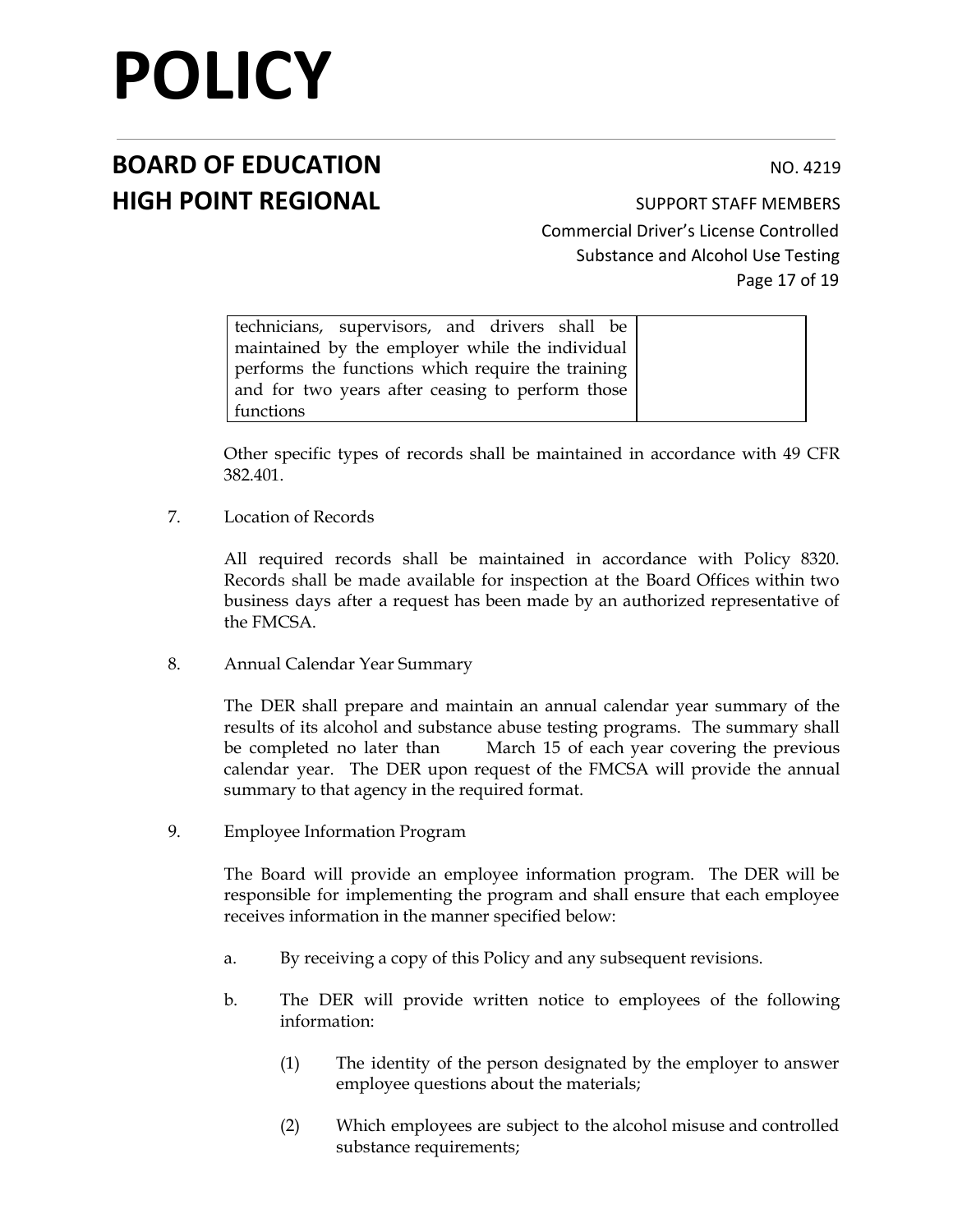## **BOARD OF EDUCATION** NO. 4219 **HIGH POINT REGIONAL** SUPPORT STAFF MEMBERS

Commercial Driver's License Controlled Substance and Alcohol Use Testing Page 18 of 19

- (3) Explanation of what constitutes a safety-sensitive function, so as to make clear what period of the workday the employee is required to be in compliance;
- (4) Specific information concerning employee conduct that is prohibited;
- (5) The circumstances under which an employee will be tested for alcohol and/or controlled substances;
- (6) The procedures that will be used to test for the presence of alcohol and controlled substances;
- (7) The requirement that an employee submit to alcohol and controlled substance tests;
- (8) An explanation of what constitutes a refusal to submit to an alcohol or controlled substance test;
- (9) The consequences for employees found to have violated the prohibitions of this Policy, including the immediate removal of the employee from safety-sensitive functions;
- (10) The consequences for employees found to have an alcohol concentration level of 0.02 or greater but less than 0.04;
- (11) Information concerning the effects of alcohol and controlled substances use on an individual's health, work, and personal life. Signs and symptoms of an alcohol or controlled substances problem, and available methods of intervening when an alcohol or a control substances problem is suspected, including confrontation, referral to any employee assistance program and/or referral to management.